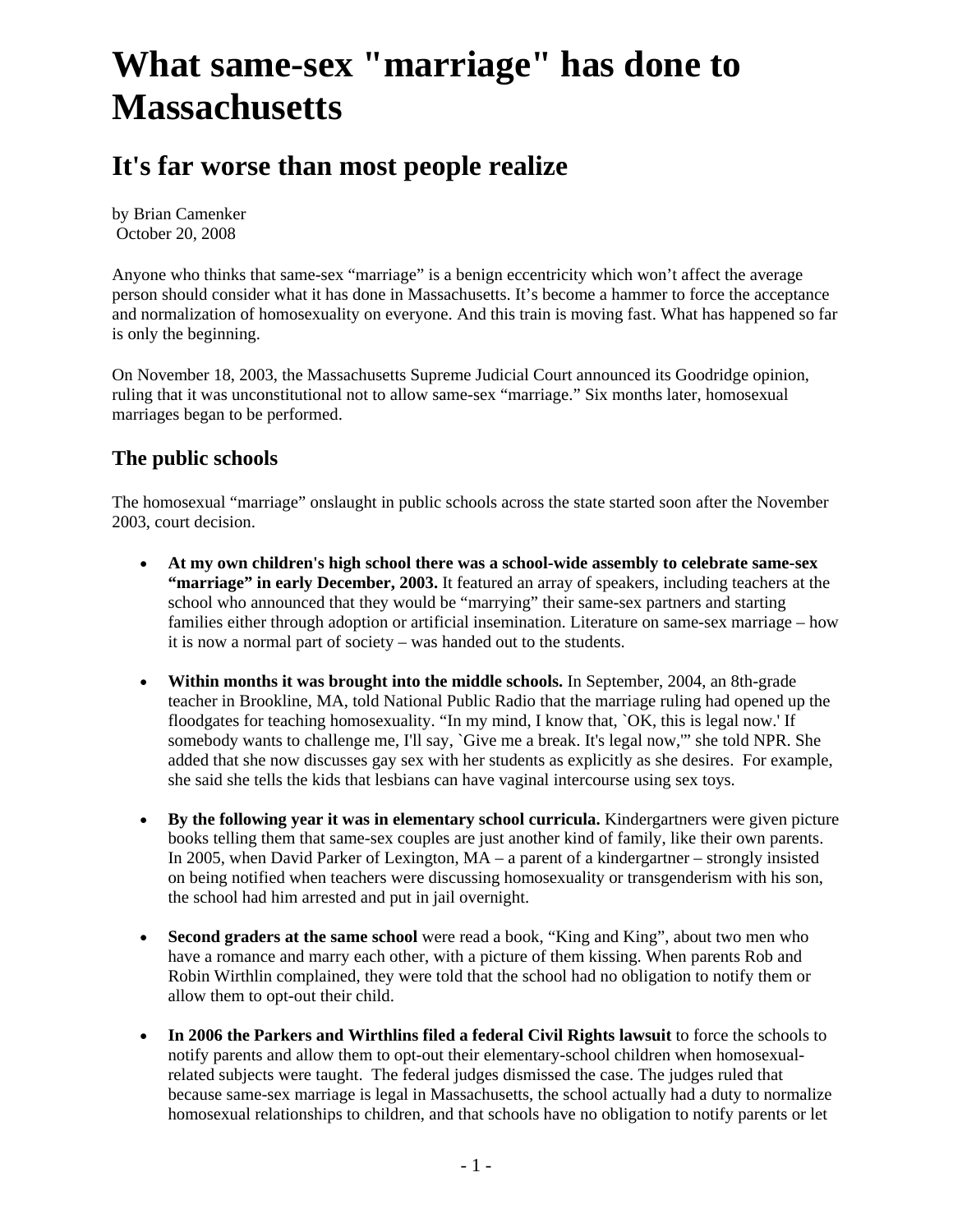them opt-out their children! Acceptance of homosexuality had become a matter of good citizenship!

**Think about that: Because same-sex marriage is "legal", a federal judge has ruled that the schools now have a** *duty* **to portray homosexual relationships as normal to children, despite what parents think or believe!**

- In 2006, in the elementary school where my daughter went to Kindergarten, the **parents of a third-grader were forced to take their child out of school because a man undergoing a sexchange operation and cross-dressing was being brought into class** to teach the children that there are now "different kinds of families." School officials told the mother that her complaints to the principal were considered "inappropriate behavior."
- **Libraries have also radically changed.** School libraries across the state, from elementary school to high school, now have shelves of books to normalize homosexual behavior and the lifestyle in the minds of kids, some of them quite explicit and even pornographic. Parents complaints are ignored or met with hostility.

Over the past year, homosexual groups have been using *taxpayer money* to distribute a large, slick hardcover **book celebrating homosexual marriage** titled "Courting Equality" into every school library in the state.

- **It's become commonplace in Massachusetts schools for teachers to prominently display photos of their same-sex "spouses" and occasionally bring them to school functions.** Both high schools in my own town now have principals who are "married" to their same-sex partners, whom they bring to school and introduce to the students.
- **"Gay days" in schools are considered necessary** to fight "intolerance" which may exist against same-sex relationships. Hundreds of high schools and even middle schools across the state now hold "gay, lesbian, bisexual, and transgender appreciation days". They "celebrate" homosexual marriage and move forward to other behaviors such as cross-dressing and transsexuality. In my own town, a school committee member recently announced that combating "homophobia" is now a top priority.
- **Once homosexuality is normalized, all boundaries begin to down.** The schools are already moving on to normalizing transgenderism (including cross-dressing and sex changes). The statefunded *Commission on Gay, Lesbian, Bisexual and Transgender Youth* includes leaders who are transsexuals.

## **Public health**

- **The Commissioner of the Massachusetts Department of Public Health** is "married" to another man. In 2007 he told a crowd of kids at a state-sponsored youth event that it's "wonderful being gay" and he wants to make sure there's enough HIV testing available for all of them.
- Since homosexual marriage became "legal" the **rates of HIV / AIDS have gone up considerably in Massachusetts.** This year public funding to deal with HIV/AIDS has risen by \$500,000. As the homosexual lobby group *MassEquality* wrote to their supporters after successfully persuading the Legislature to spend that money: "With the rate of HIV infections rising dramatically in Massachusetts, it's clear the fight against AIDS is far from over."
- Citing "the right to marry" as one of the "important challenges" in a place where "it's a great time to be gay", **the Massachusetts Department of Public Health helped produce** *The Little Black Book, Queer in the 21st Century***,** a hideous work of obscene pornography which was given to kids at Brookline High School on April 30, 2005. Among other things, it gives "tips" to boys on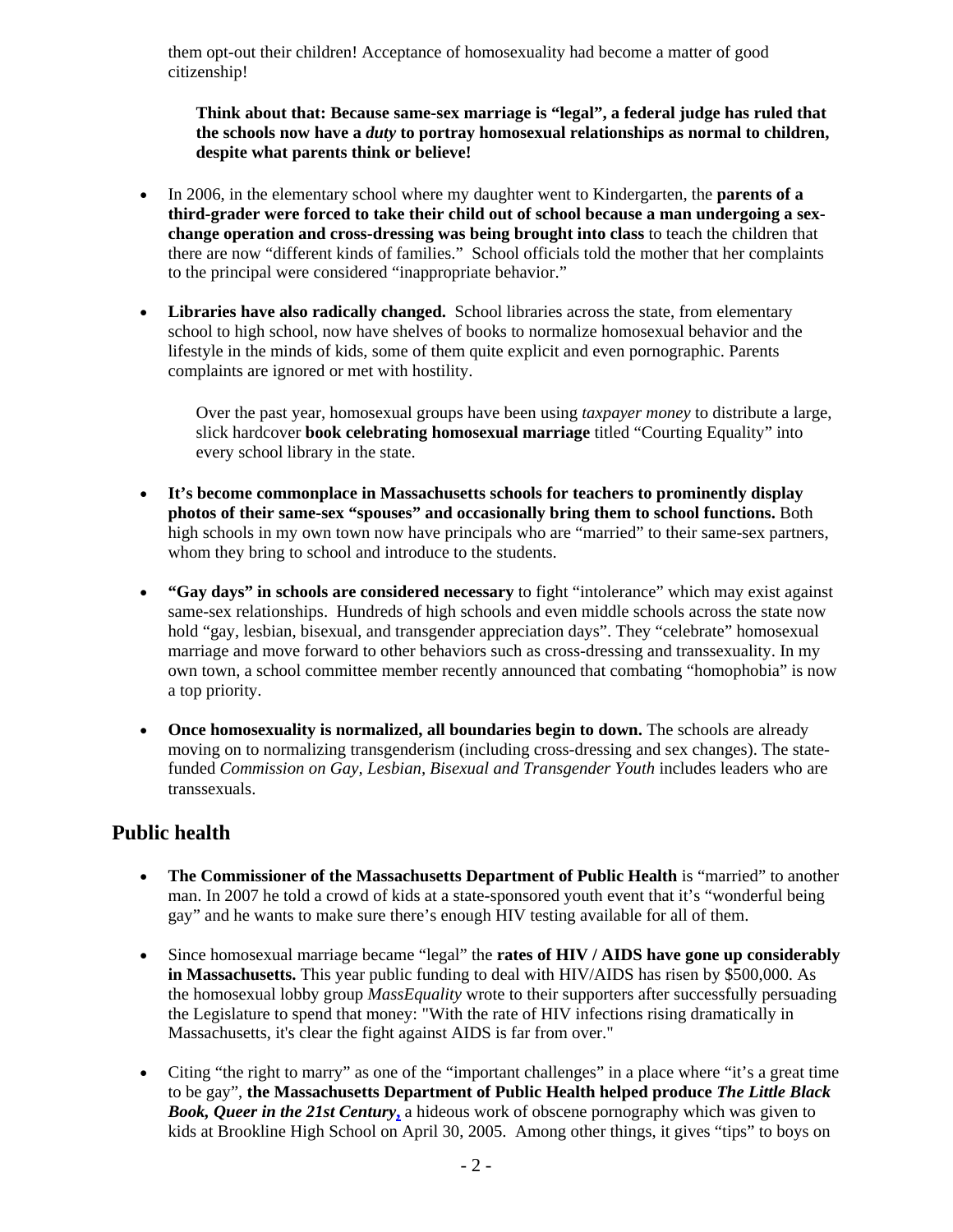how to perform oral sex on other males, masturbate other males, and how to "safely" have someone urinate on you for sexual pleasure. It also included a directory of bars in Boston where young men meet for anonymous sex.

# **Domestic violence**

• Given the extreme dysfunctional nature of homosexual relationships, the Massachusetts Legislature has felt the need to **spend more money every year to deal with skyrocketing homosexual domestic violence.** This year \$350,000 was budgeted, up \$100,000 from last year.

#### **Business**

- **All insurance in Massachusetts** must now recognize same-sex "married" couples in their coverage. This includes auto insurance, health insurance, life insurance, etc.
- Businesses must recognize same-sex "married" couples in **all their benefits, activities, etc.,** regarding both employees and customers.
- **The wedding industry is required serve the homosexual community** if requested. Wedding photographers, halls, caterers, etc., must do same-sex marriages or be arrested for discrimination.
- **Businesses are often "tested" for tolerance by homosexual activists.** Groups of homosexual activists often go into restaurants or bars and publicly kiss and fondle each other to test whether the establishment demonstrates sufficient "equality" — now that homosexual marriage is "legal". In fact, more and more overt displays of homosexual affection are seen in public places across the state to reinforce "marriage equality".

# **Legal profession**

- **The Massachusetts Bar Exam now tests lawyers on their knowledge of same-sex "marriage" issues.** In 2007, a Boston man, Stephen Dunne, failed the Massachusetts bar exam because he refused to answer the questions in it about homosexual marriage.
- Issues regarding homosexual "families" are now firmly entrenched in the Massachusetts legal system. In many firms, lawyers in Massachusetts practicing family law **must now attend seminars on homosexual "marriage".** There are also now several homosexual judges overseeing the Massachusetts family courts.

## **Adoption of children to homosexual "married" couples**

- **Homosexual "married" couples can now demand to be able to adopt children** the same as normal couples. *Catholic Charities* decided to abandon handling adoptions rather submit to regulations requiring them to allow homosexuals to adopt the children in their care.
- **In 2006 the Massachusetts Department of Social Services (DSS) honored two men "married" to each other as their "Parents of the Year".** The men already adopted a baby through DSS (against the wishes of the baby's birth parents). According to news reports, the day after that adoption was final DSS approached the men about adopting a second child. Homosexuals now appear to be put in line for adopting children ahead of heterosexual parents by state agencies in Massachusetts.